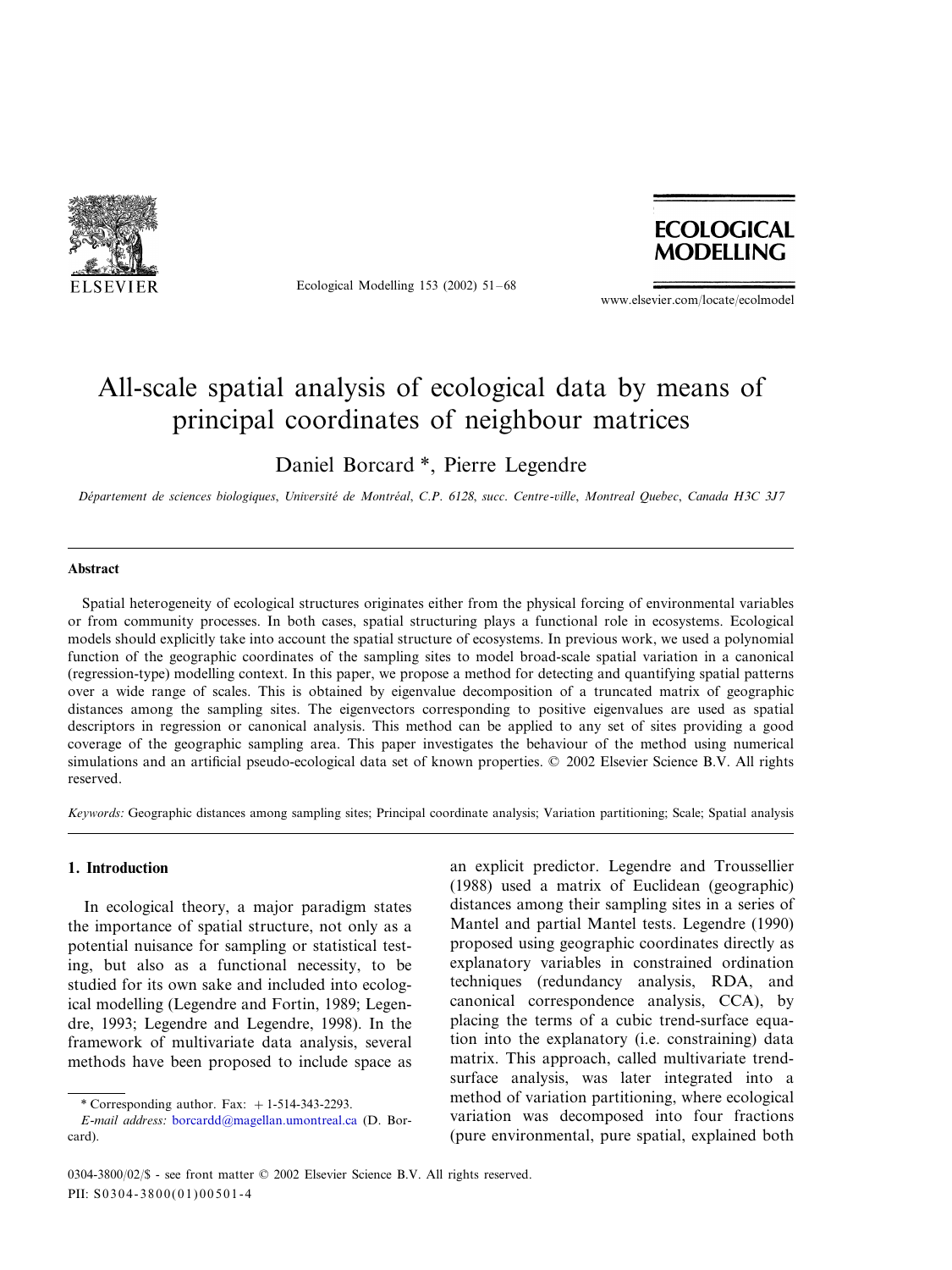by space and environment, and unexplained) using partial constrained ordination (Borcard et al., 1992; Borcard and Legendre, 1994; Méot et al., 1998). This technique, which was summarised by Legendre and Legendre (1998), Section 13.5, has proved very successful and is now widely applied in various fields of ecology (see references in Legendre and Legendre (1998), p. 775).

The coarseness of trend-surface analysis presents a problem, however. This method is devised to model broad-scale spatial structures with simple shapes like planes, saddles, or parabolas representing bumps or troughs. Finer structures cannot be adequately modelled by this method: too many parameters would be required to do so.

In recent years, researchers have increased their awareness of the fact that ecological processes occur at defined scales, and that their perception depends upon a proper matching of the sampling strategy to the size, grain and extent of the study, and the statistical tools used to analyse the data. This has generated the need for analytical techniques devised to reveal the spatial structures of a data set at any scale that can be perceived by the sampling design. In this paper, we propose a method for detecting and quantifying spatial patterns over a wide range of scales. This method can be applied to any set of sites providing a good coverage of the geographic sampling area. This method will first be presented in the unidimensional context, where it has the further advantage of being usable even for short  $(n > 25)$  data series.

#### **2. The method**

The analysis begins by coding the spatial information in a form allowing us to recover various structures over the whole range of scales encompassed by the sampling design. This technique will work on data sampled along linear transects as well as on geographic surfaces or in three-dimensional space. This paper will focus on the unidimensional case, demonstrating the efficiency of the method by way of simulations of simple and complex data.

In the framework of linear modelling, the most straightforward technique for modelling spatial structures is polynomial regression (trend-surface analysis in the bidimensional case), where the spatial variables are used to generate a polynomial function of the *X* (or *X* and *Y*, or *X*, *Y* and *Z*) coordinates of the sampling units (Legendre, 1990; Borcard et al., 1992; Borcard and Legendre, 1994). For a linear transect, using the *X* coordinates of the sampling units as an explanatory variable allows one to model a linear trend that may be present in the data. Adding a second-order  $(X^2)$  monomial term allows the model to be bent once in the form of a parabola. Each higherorder term generates one more bend, and hence increases the fit of the model to finer-scale spatial structures. One major problem with this approach is that the individual terms are highly correlated, thereby preventing the modelling of independent structures at different scales. Furthermore, especially in the bidimensional case, the number of terms of the polynomial function grows very quickly, making the third order (with nine terms) the highest one to be usable practically, despite its coarseness in terms of spatial resolution. Polynomials can be turned into orthogonal polynomials, either by using a Gram–Schmidt orthogonalization procedure, or by carrying out a principal component analysis (PCA) on the matrix of monomials. A new difficulty arises: each new orthogonal variable is a linear combination of several (in the case of the Gram–Schmidt orthogonalization) or all (in the case of PCA) the original variables; it does not represent a single scale any longer. To solve these problems, our new approach has a different starting point involving the close neighbourhood relationships among the sampling sites.

## <sup>2</sup>.1. *Modified matrix of Euclidean distances*

Fig. 1 displays the steps of a complete spatial analysis using the new method based on principal coordinates of neighbour matrices (PCNM).

First, we construct a matrix of Euclidean distances among the sites. Then, we define a threshold under which the Euclidean distances are kept as measured, and above which all distances are considered to be 'large', the corresponding numbers being replaced by an arbitrarily large value. For a reason explained later, this large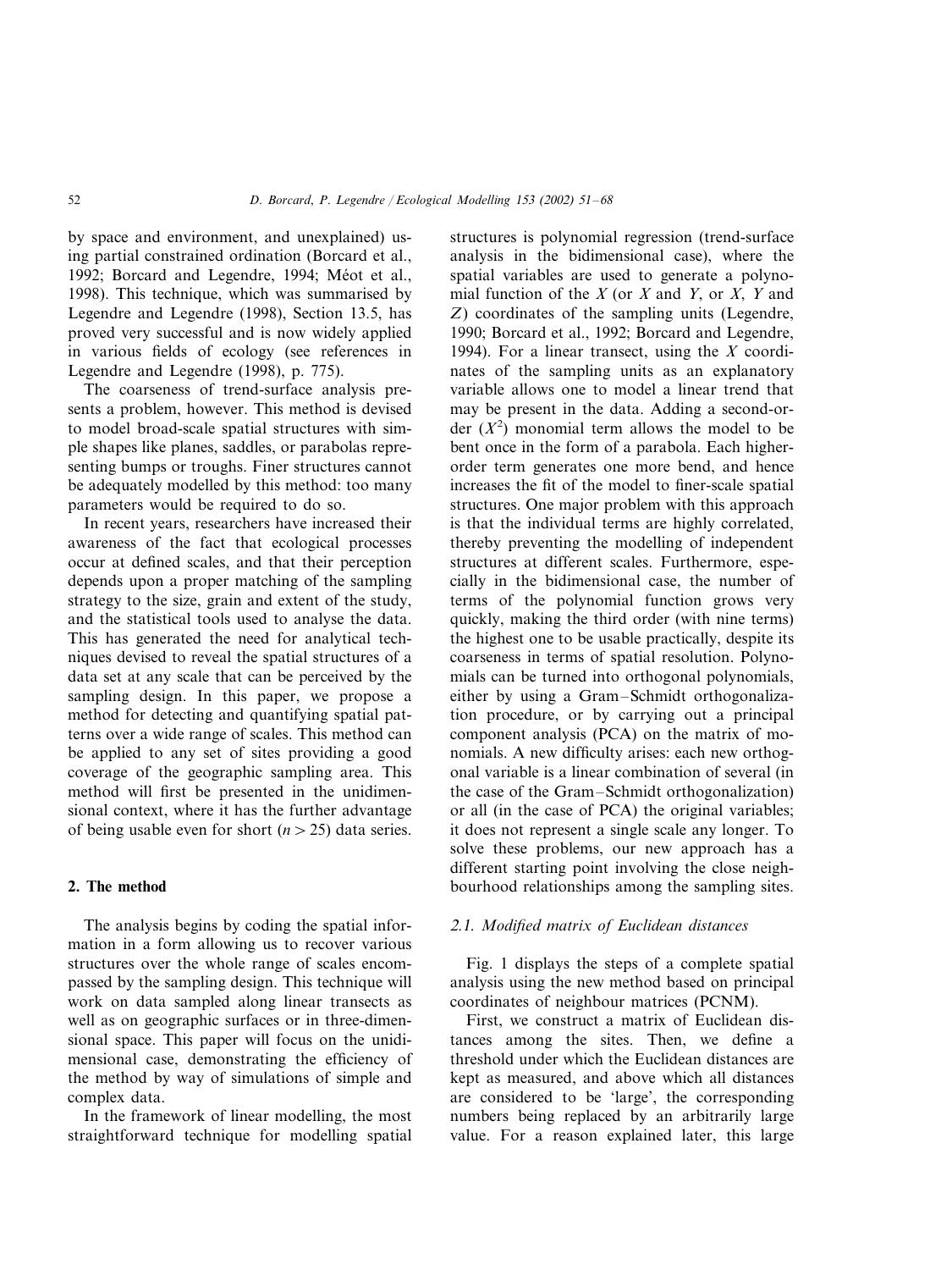value can be set equal to four times the threshold value. For instance, in the case of a linear transect made of sampling points regularly spaced 1 m apart, we could set the threshold at 1 m to retain only the closest neighbours, and replace all other

distances in the matrix by 1.0 m  $\times$  4 = 4.0 m.

Contrary to the polynomial regression/trend-surface analysis approach, our idea is to reconstruct the spatial patterns by starting from the fine-scale relationships instead of the broad-scale trends.



Fig. 1. Principle of the new method of spatial analysis based on principal coordinate analysis of a truncated matrix of Euclidean (geographic) distances among sampling sites (PCNM).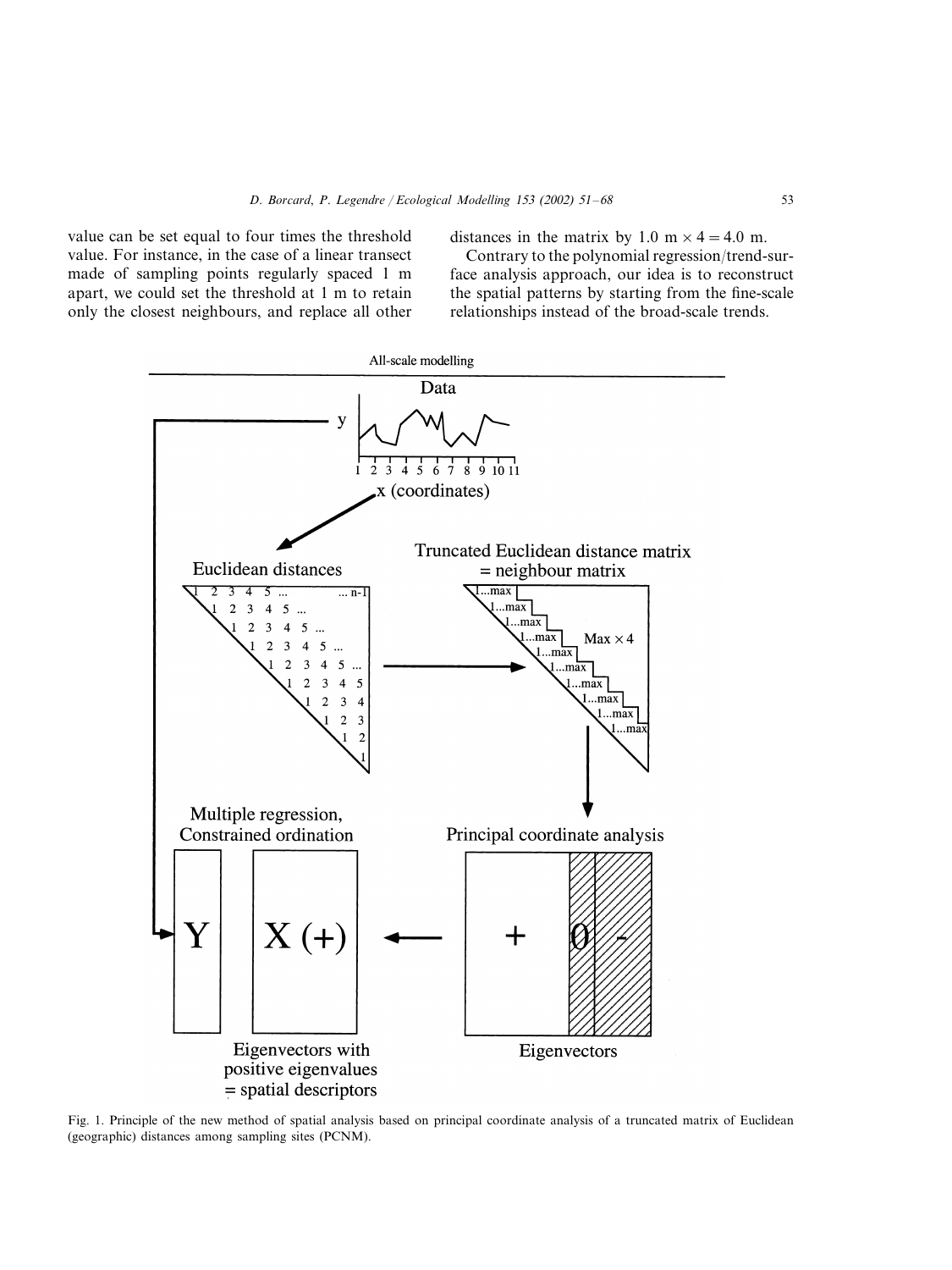# <sup>2</sup>.2. *Principal coordinate analysis*

The second step is to compute the principal coordinates of the modified distance matrix. This is necessary because we need our spatial information to be represented in a form compatible with applications of multiple regression or canonical ordination (RDA or CCA) i.e. as an object-byvariable matrix. We obtain one or several null, and several negative eigenvalues. Principal coordinate analysis of the truncated distance matrix makes it impossible to represent the distance matrix entirely in a space of Euclidean or complex coordinates. The negative eigenvalues cannot be used as such because the corresponding axes are complex (i.e. the coordinates of the sites along these axes are complex numbers). In any case, the positive eigenvalues represent the Euclidean components of the neighbourhood relationships of our truncated matrix; these are the components that are of interest to us. Of course, one could correct for the negative eigenvalues using one of the methods described in Gower and Legendre (1986) or Legendre and Legendre (1998). These methods consist in adding a constant either to the original non-diagonal distances, or to the squared non-diagonal distances in the matrix. By doing so, one increases all distances and changes the reconstructed spatial arrangement of the sampling sites. We have empirically compared the results obtained using either the original real-number axes corresponding to positive eigenvalues, or all axes after correction for negative eigenvalues. Results indicate that a good reconstruction of the spatial structures is obtained by using the former method, i.e. only the axes corresponding to positive eigenvalues, without correcting the axes having negative eigenvalues.

The principal coordinates derived from these positive eigenvalues can now be used as explanatory variables in multiple regression, RDA, or CCA, depending on the context.

To investigate the process of truncation of the distance matrix, explained above, we built a series of truncated distance matrices with 'large distance' values made of a series of factors ranging from 2 to 8. We observed that beyond a factor of four times the threshold for the 'large' distances,

the principal coordinates remain the same to within a multiplicative constant. In other words, the first principal coordinate obtained with a factor of 4 had a correlation of 1.0 with the first principal coordinate obtained with a factor of 5, or any other value; the same was true for the whole series of principal coordinates. Consequently, multiple regressions using principal coordinates obtained with a multiplicative constant of 4 and above will yield the same  $R^2$  and the same *P*-values as with any other multiplicative constant larger than 4. Thus we decided to apply the factor 4 in all subsequent steps of our investigation.

When computed from a distance matrix corresponding to *n* equidistant objects arranged as a straight line, as in Fig. 1, truncated with a threshold of one unit  $(MAX=1$  i.e. only the immediate neighbours are retained), the principal coordinates correspond to a series of sinusoids with decreasing periods (Fig. 2); the largest period is  $n+1$ , and the smallest one is equal to or slightly larger than 3. The number of principal coordinates is a round integer corresponding to two-thirds of the number of objects. If the truncation threshold is larger than 1, fewer principal coordinates are obtained, and several among the last (finer) ones are distorted, showing aliasing of structures having periods too short to be represented adequately by the discrete site coordinates. This behaviour will later be shown to have important consequences on the performance of the method. Thus, our method presents a superficial resemblance to Fourier analysis and harmonic regression, but it will be shown to be more general since it can model a wider range of signals, and can be used with irregularly spaced data.

#### **3. Numerical simulations**

We conducted extensive simulations to explore the behaviour of the method regarding type I error and power to detect various kinds of signals (Fig. 3); power was measured as the rate of rejection of the null hypothesis, at significance level 0.05, when an effect was present in the data. The simulation setup consisted of a straight line with 100 equidistant points representing the sampling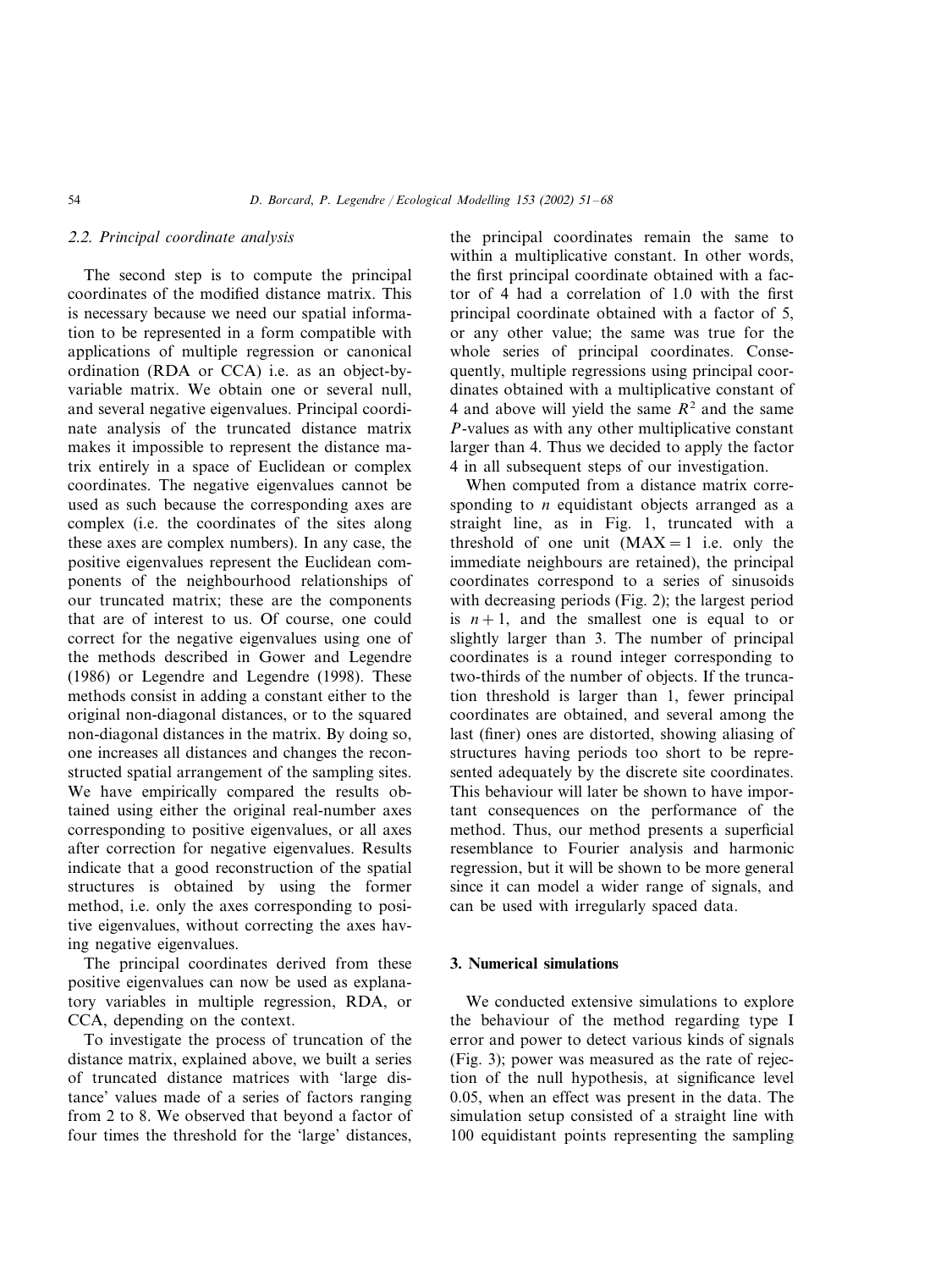

Fig. 2. Eight of the 67 principal coordinates obtained by principal coordinate analysis of a matrix of Euclidean distances among 100 objects, truncated after the first neighbours  $(MAX = 1)$ .



Fig. 3. Eight examples of dependent variables used in the simulation study.

sites. We experimented with the method using multiple regression (i.e. with a single dependent variable at a time), for various types of dependent variables. Every simulation run, described below, consisted of 5000 independent analyses. The global statistical significance of each analysis was tested by a permutation test involving 999 permutations. Notwithstanding the fact that one can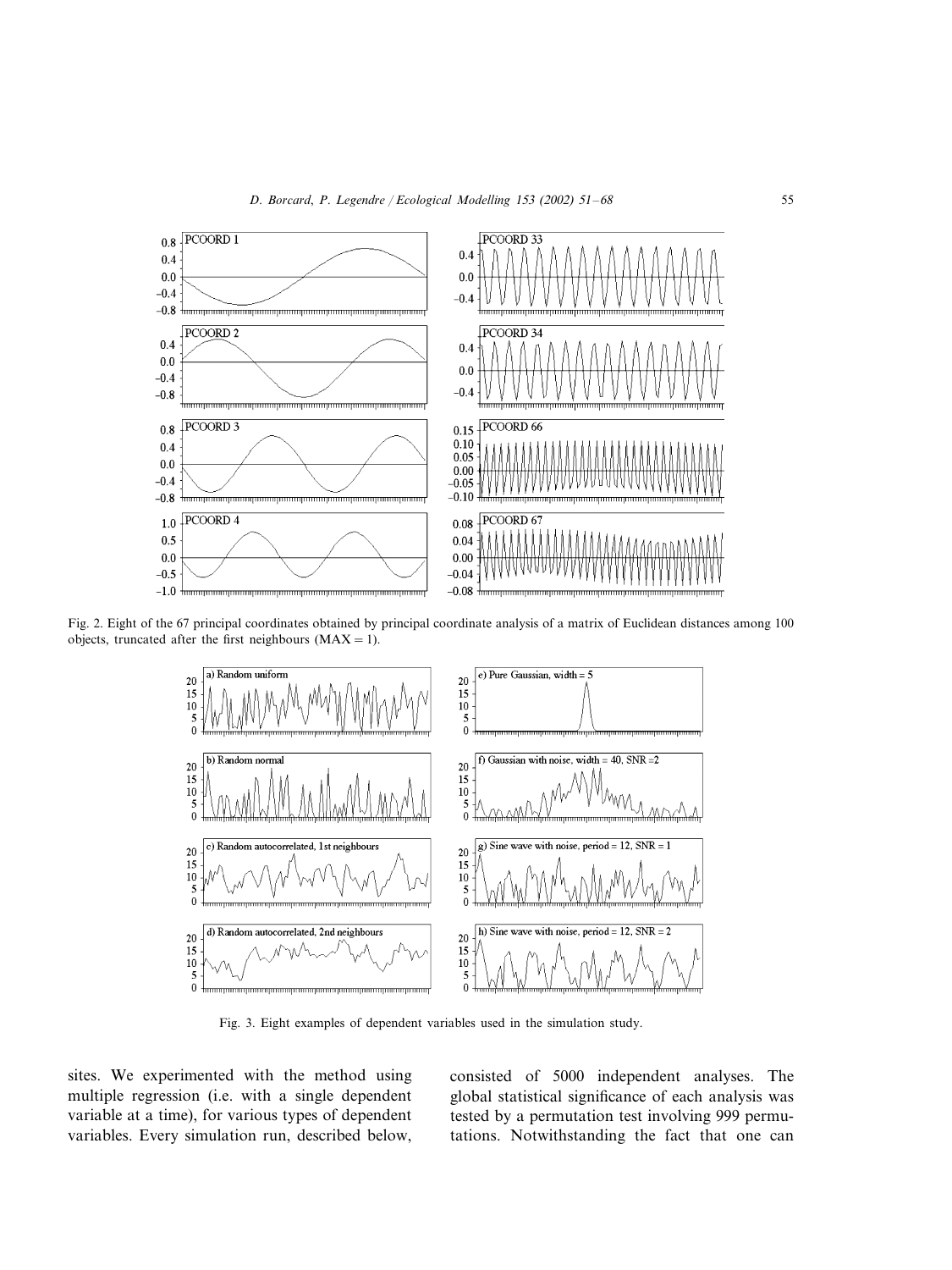never simulate all possible or relevant ecological situations, the following results are presented as support for the sensitivity of the method described in this paper.

For statistical testing, we used the method of permutation of residuals under a full model (ter Braak, 1990, 1992; Anderson and Legendre, 1999); in this method, the permutable units are the residuals of the multiple regression. As a test statistic for the global test, we used the  $R<sup>2</sup>$  of the multiple regression; within any given permutation test, the values of  $R^2$  and  $F$  are monotonic to each other and, thus, represent equivalent statistics for permutation testing. In applications on complex data involving tests of individual regression coeffi-

Truncation threshold  $= 1$ 

cients, we also tested by permutation the *t*-statistic associated with each regression coefficient.

# <sup>3</sup>.1. *Random ariables and type I error*

The first series of simulations focussed on the type I error of the method. The dependent variables were random numbers drawn from four different distributions: uniform (Fig. 3a), normal (Fig. 3b), exponential, and (as an extreme case) exponential cubed, following Manly (1997) and Anderson and Legendre (1999). Fig. 4 shows the results of these runs, carried out using two different truncation thresholds (value MAX) of the spatial matrix. Several independent series of 5000



Fig. 4. Type I error of the method  $(a, b)$  and percentage of variance explained  $(R^2; c, d)$  on series of 100 data points randomly drawn from four different distributions, with spatial matrices with two different resolutions set by the truncation threshold (value MAX) of the Euclidean distance matrix. Each run consisted of 5000 independent simulations. The error bars in (a) and (b) represent 95% confidence intervals.

# Truncation threshold  $=$  4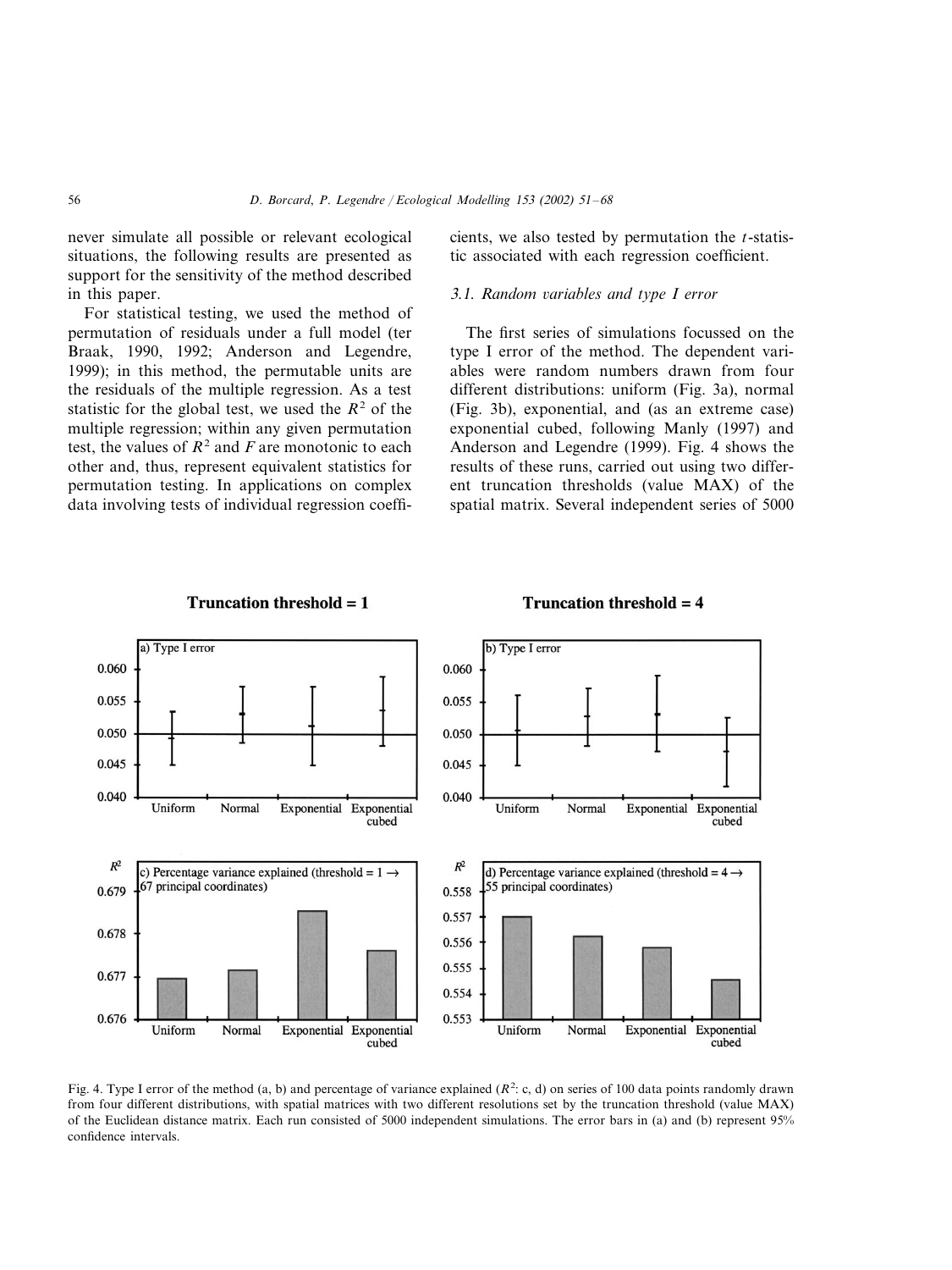simulations showed that the frequency distribution of the *P*-values was approximately flat (results not illustrated), yielding an appropriate number of type I error cases (Fig. 4a and b). Thus, the method showed good performance on this crucial aspect. Note also the percentage of variance 'explained' (non-significantly): in linear regression, when the dependent variable is completely random, as it is the case in these simulations, the expected value of  $R^2$  is equal to the ratio between the number of explanatory variables and the number of objects minus 1. The results presented in Fig. 4c and d are right on the spot.

# 3.2. *Power to detect autocorrelation in random response ariables*

In a second series of simulations, we added autocorrelation to the random response variables (Fig. 3c and d). After generating a series of random numbers drawn from a standard normal distribution, we computed moving averages on the series, with window widths varying from 3 (i.e. one random value and its first neighbours on either side) to 9 (one value and its four neighbours on either side). The number of neighbours (on one side of a point) that are included in the moving average are used as a measure of the range of the autocorrelation: the window width of 3 has a range of 1 while the window width of 9 has a range of 4. The results, displayed in Fig. 5, show that the method detected spatial structures generated by autocorrelation almost faultlessly (power  $=1$ ), provided that the truncation value of the spatial matrix was smaller than the window width of the autocorrelation. This is an important result which can be related to the number and shape of the principal coordinates described before. Retaining more distant neighbours produced fewer principal coordinates, the ones representing the finest structures being lost. Besides, the last part of the series of principal coordinates, which should have contained the sines with the shortest periods, were distorted if the truncation of the matrix of Euclidean distances retained more than the first neighbours. This in turn decreased the ability of the set of principal coordinates to detect fine spatial structures in the dependent variables.

As will be shown below, this property of the method also appears when one looks for other types of spatial structures in the dependent variables.

## <sup>3</sup>.3. *Power to detect Gaussian cures*

The third series of simulations was devoted to the detection of a single, Gaussian-shaped bump, because species frequencies often have unimodal (Gaussian-like) distributions along environment gradients (Austin, 1976). A Gaussian function (i.e. a normal density function) was computed, with a given maximum height and width; the width was defined as two standard deviations on either side of the mean, measured in sampling intervals. Within each simulation run, the width and maximum height were fixed, while the position of the mean of the curve along the transect varied at random.

A first series of runs involved only a thin Gaussian curve (5 sampling intervals wide, Fig. 3e), which was submitted to spatial matrices of increasing coarseness (Fig. 6a). These simulations showed that the method had no problem in detecting the signal, provided that the threshold of the spatial matrix was lower than or equal to the width of the Gaussian curve. The percentage of variance explained varied, though, increasing when the spatial matrix allowed finer resolution i.e. when the truncation value tended to 1 (Fig. 6b).

In another series of runs, normal noise was added to the Gaussian curve (Fig. 3f) with a signal-to-noise ratio (SNR) arbitrarily defined as the maximum height of the Gaussian curve divided by twice the standard deviation of the noise. With this definition, a SNR equal to 1 implies a normal noise component where 68% of the random values fall within a range equal to the maximum height chosen for the Gaussian curve. The data generation algorithm was the following:

- 1. Generate a Gaussian curve with a known maximum height MH (for instance  $MH = 20$ ).
- 2. Draw random values from a normal distribution with mean  $=0$  and standard deviation  $=$ 1.
- 3. Select a SNR (for instance  $SNR = 2$ ).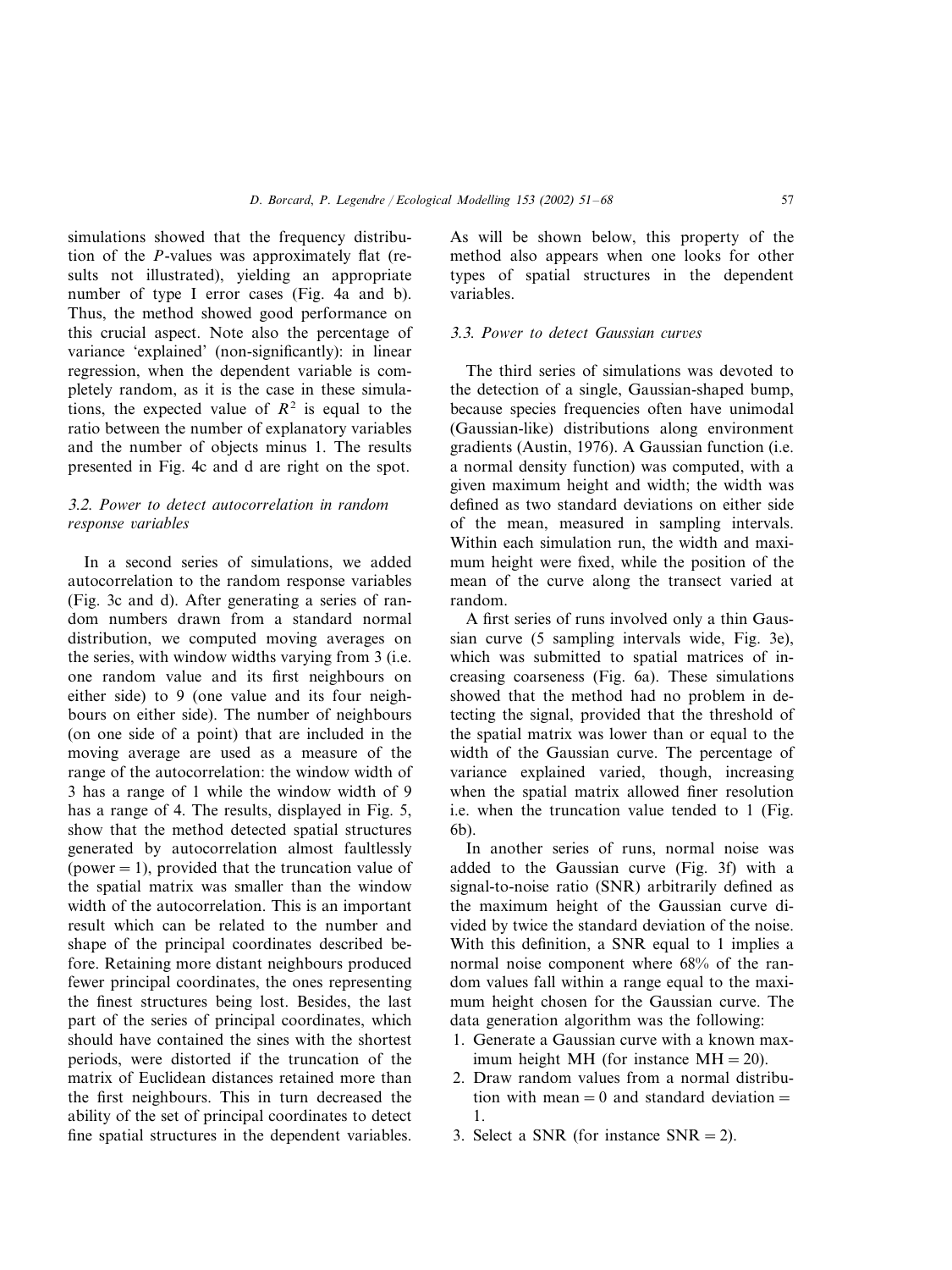

Fig. 5. Power to detect random autocorrelated variables (left) and percentage of variance explained  $(R^2$ : right) for spatial matrices with various resolutions, set by the truncation threshold of the Euclidean distance matrix, and various ranges of autocorrelation (abscissa) in the dependent variable. Each run consisted of 5000 independent simulations. The 95% confidence intervals are omitted if they are narrower than the symbols.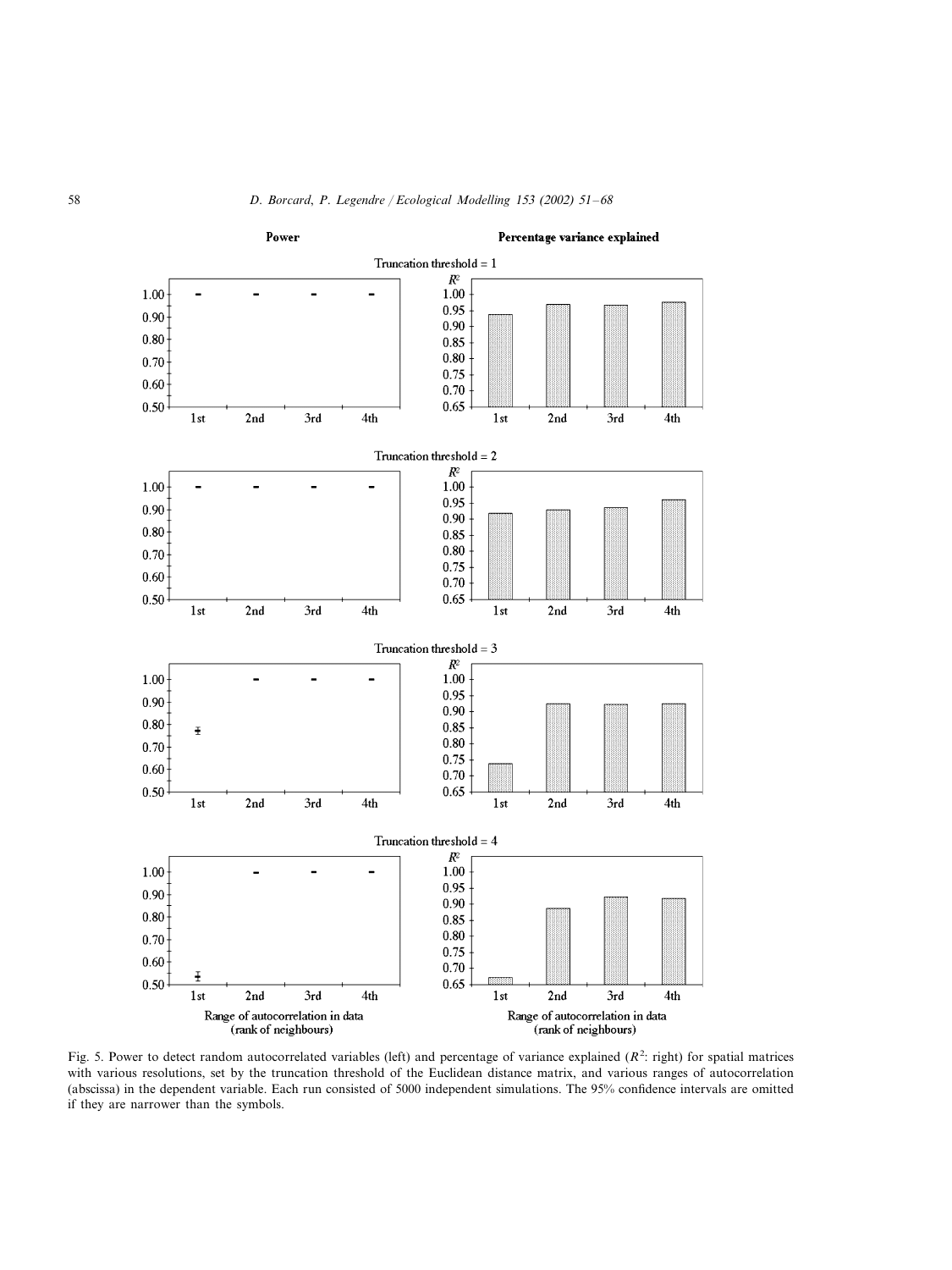

Fig. 6. Power to detect Gaussian-shaped bumps (a) and percentage of variance explained  $(R^2$ : b) for spatial matrices with various resolutions set by the truncation threshold of the Euclidean distance matrix (abscissa). Each run consisted of 5000 independent simulations. The 95% confidence intervals are omitted if they are narrower than the symbols. In the absence of noise in the data, the variation in the results (shown by the error bars) are due to some dependence of the power to the position of the Gaussian bump in the data series.

- 4. Adjust the standard deviation of the noise by multiplying its values by  $MH/(SNR \times 2)$ ; this works because multiplying the values of a random normal series by a given number multiplies its standard deviation by that number. In our example: noise  $SD = 20/(2 \times 2) = 5$ , so multiply all values obtained in (2) by 5.
- 5. Add signal (obtained in (1)) and noise (obtained in (4)).
- 6. Set all negative values of the data obtained in (5) to zero. Because they simulate species distributions, these values cannot be negative.
- 7. Rescale the data so obtained to the pre-selected maximum height.

Fig. 7 shows that the capacity of detection of the method depended on both the SNR and the width of the Gaussian curve. With  $SNR = 1$  (Fig. 7a–d), power was 0.74 in the best case. This occurred with the broadest curve (40 sampling intervals) and, interestingly, the coarsest spatial matrix (truncation threshold = 4: Fig. 7d). This feature, better power obtained when using a coarser spatial matrix, held true for all but the narrowest Gaussian curve. The coarseness of the spatial matrix seemed to allow it to 'see' through the noise better than finer ones. As expected, the broader the Gaussian curve, the easier its detection is by our method.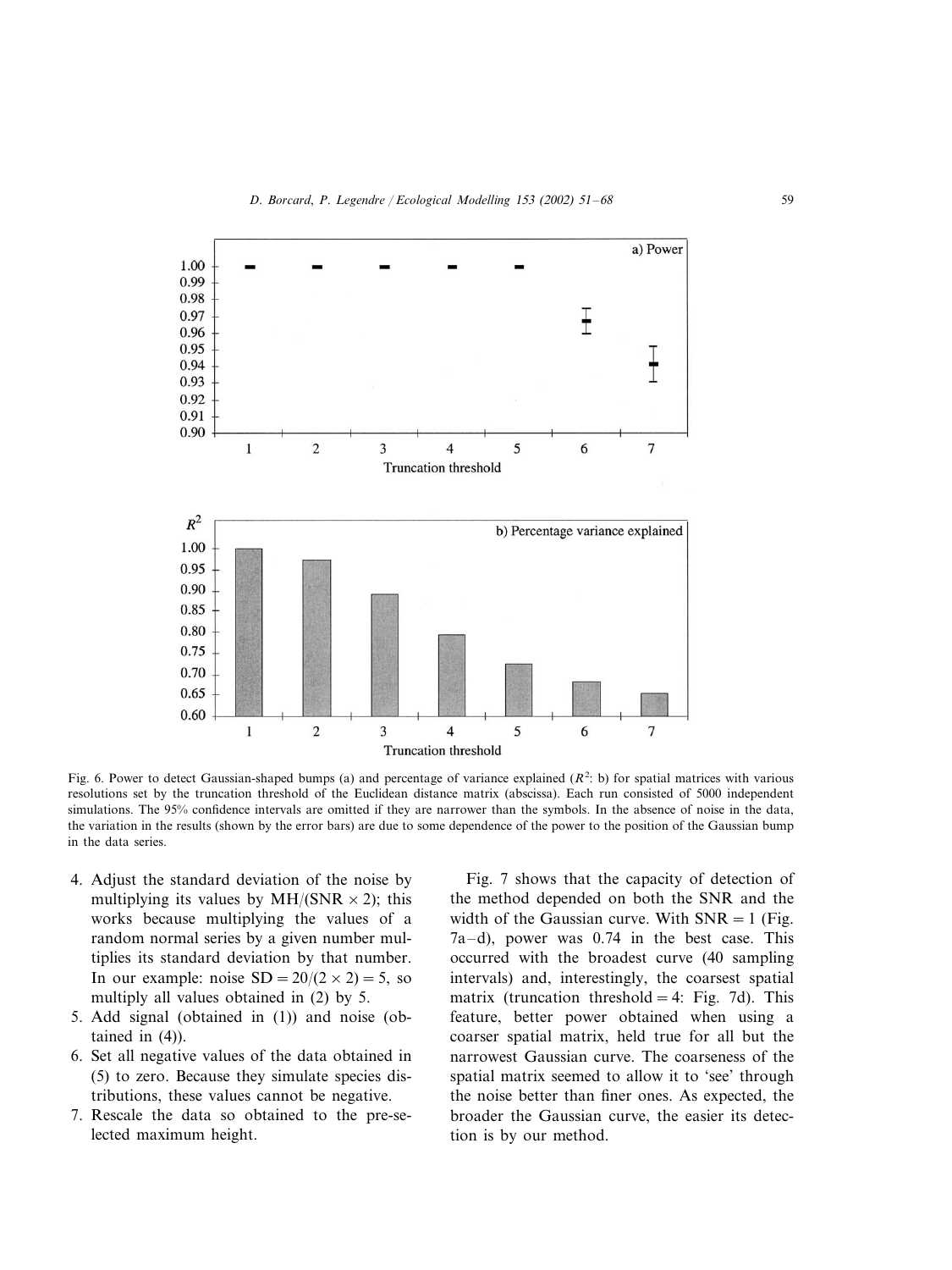With less noise in the data  $(SNR = 2, Fig.$ 7e–h), power increased dramatically, varying between 0.93 and 1.00 for all but the narrowest

Truncation threshold =  $1$ 

Gaussian curve. Here again, power was better when the spatial matrix was coarser. Observe, however, that again the percentage of variance



Truncation threshold =  $4$ 

Fig. 7. Power to detect Gaussian-shaped bumps  $(a, c, e, g)$  and percentage of variance explained  $(R^2$ : b, d, f, h) for spatial matrices with two resolutions (left, right) set by the truncation threshold of the Euclidean distance matrix) and noise added to the data. SNR=signal-to-noise ratio; see definition in text. Each run consisted of 5000 independent simulations. The 95% confidence intervals are omitted if they are narrower than the symbols.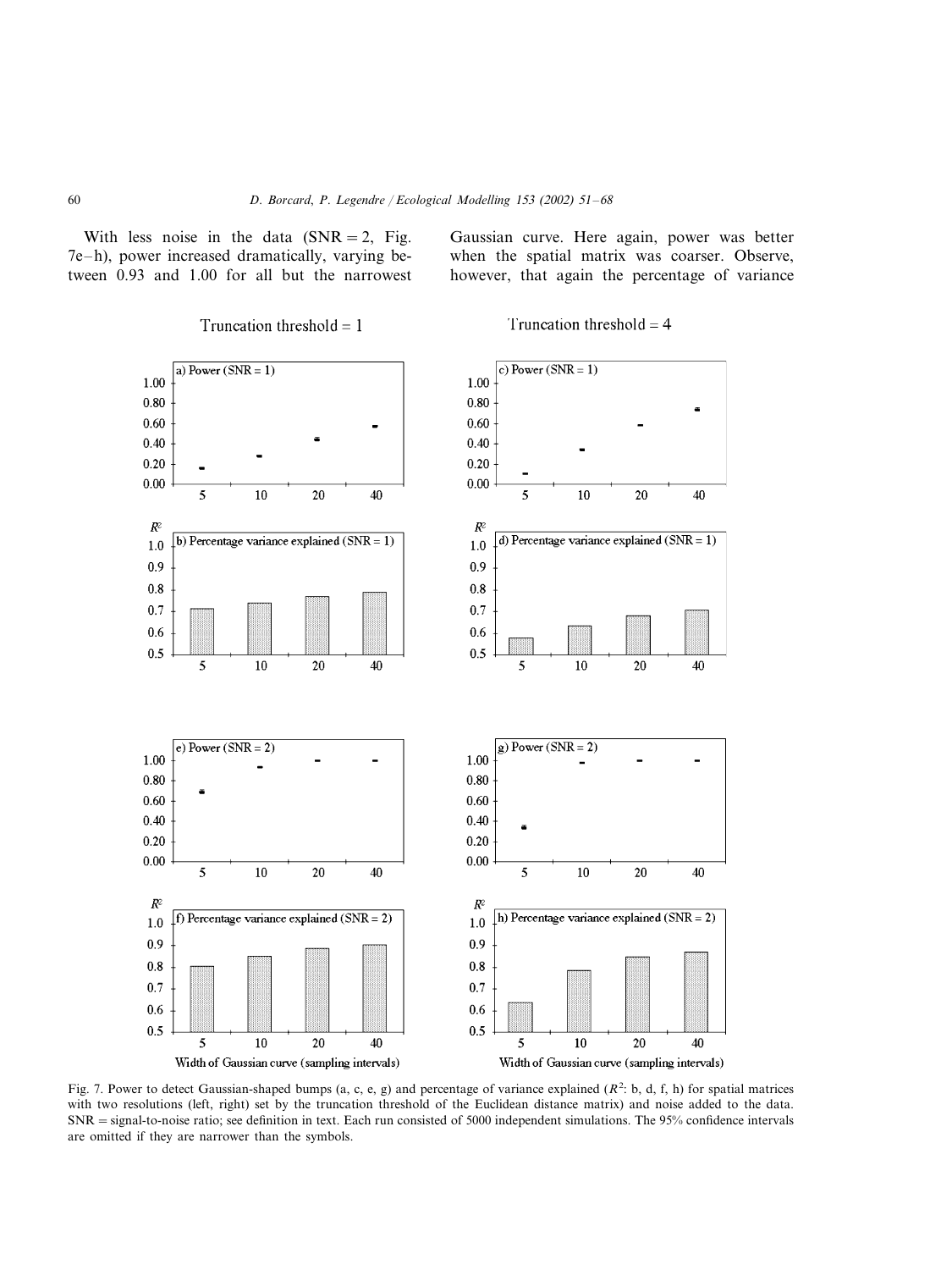explained was higher when the spatial matrix was finer (truncation threshold = 1); this is a logical result considering that finer explanatory variables can model finer structures in the data.

# <sup>3</sup>.4. *Power to detect sine cures*

A fourth series of simulations was devoted to sinusoids, with periods varying from 5 to 40 intersite distances, and SNR having values of 1 (Fig. 3g) and 2 (Fig. 3h). The results, shown in Fig. 8, bear some resemblance with those obtained for Gaussian curves: power depended on the amount of noise in the data (compare Fig. 8a–e and Fig.  $8c-g$ ), and more variance was explained when the spatial matrices were finer (truncation spatial matrices were finer (truncation threshold  $= 1$ ; compare Fig. 8b–d and Fig. 8f–h). Interestingly and predictably, the finest sinusoids were never detected when the spatial matrix was too coarse (Fig. 8c–g, periods of 5). In that case, the period of the finest spatial principal coordinate was larger than that of the dependent variable. Another noteworthy feature is that, contrary to the Gaussian case, the amount of variance explained did not vary with the period of the sinusoid for given combinations of SNR and spatial matrix resolution, provided that the latter was fine enough to detect the signal. When this was not the case, no combination of the available variables could adequately model the dependent variable.

#### 3.5. *Power to detect gradients*

Our last series of simulations focussed on linear gradients with SNR values of 1 and 2. Strikingly, the method never failed to detect the pattern, and always explained practically all the variance; the proportion of the dependent variable's variance explained was between 0.998 and 0.999.

## **4. Test on complex data**

This section is devoted to the illustration of the use of our method with actual data sets. Our example involves artificial data constructed by combining various kinds of signals usually present in real data, plus two types of noise. This provides a pattern that has the double advantage of being realistic and controlled, thereby permitting a precise assessment of the potential of the method to recover the structured part of the signal and to dissect it into its primary components. Other papers will be devoted to the application of the method to real ecological data sets.

# <sup>4</sup>.1. *The data*

We constructed the data by adding the following components together (Fig. 9) into a transect consisting of 100 equidistant observations:

- 1. a linear trend (Fig. 9a);
- 2. a single normal patch in the centre of the transect (Fig. 9b);
- 3. four waves (i.e. a sine wave with a period of 25 sampling units) (Fig. 9c);
- 4. 17 waves (i.e. a sine wave with a period of  $\approx$  5.9 sampling units) (Fig. 9d);
- 5. a random autocorrelated variable, with autocorrelation determined by a spherical variogram with nugget value=0 and range= $5$ (Fig. 9e);
- 6. a noise component drawn from a random normal distribution with mean  $=0$  and variance  $=4$  (Fig. 9f).

Fig. 9 shows the partial contributions of the six components to the variance of the final artificial response variable. The random noise (Fig. 9f) contributed for more than half of the total variance. Thus, the spatially structured components of the compound signal (Fig. 9a–e) were well hidden in the noise, as it is often the case with real ecological data.

# <sup>4</sup>.2. *Analytical procedure*

#### <sup>4</sup>.2.1. *Detrending the dependent ariable*

As it is the case in most techniques of spatial analysis, the first step is to detrend the data. We recommend doing it whenever a significant linear trend is detected even though our method is able to model linear trends, because this preliminary step allows a separate modelling of the trend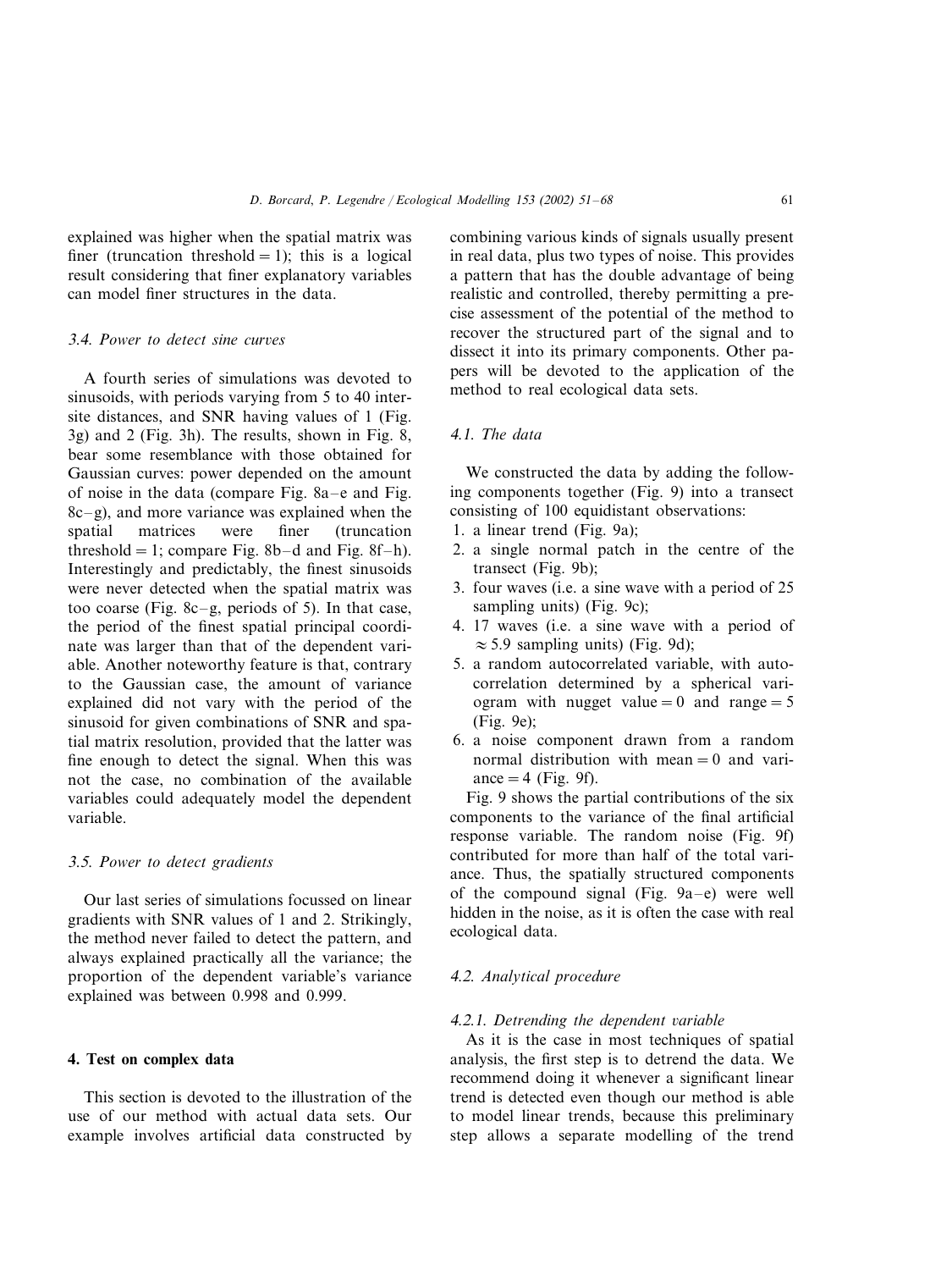

Fig. 8. Power to detect sine curves (a, c, e, g) of different periods (abscissa measured in sampling intervals) and percentage of variance explained  $(R^2$ : b, d, f, h) for spatial matrices with two resolutions set by the truncation threshold of the Euclidean distance matrix (left, right) and noise added to the data. Each run consisted of 5000 independent simulations. The 95% confidence intervals are omitted if they are narrower than the symbols.

while retaining all the potential of the principal coordinates to model more complex features. While our example is unidimensional and thus requires only the fitting of a straight line by simple linear regression, bidimensional data sets must be detrended by fitting a plane.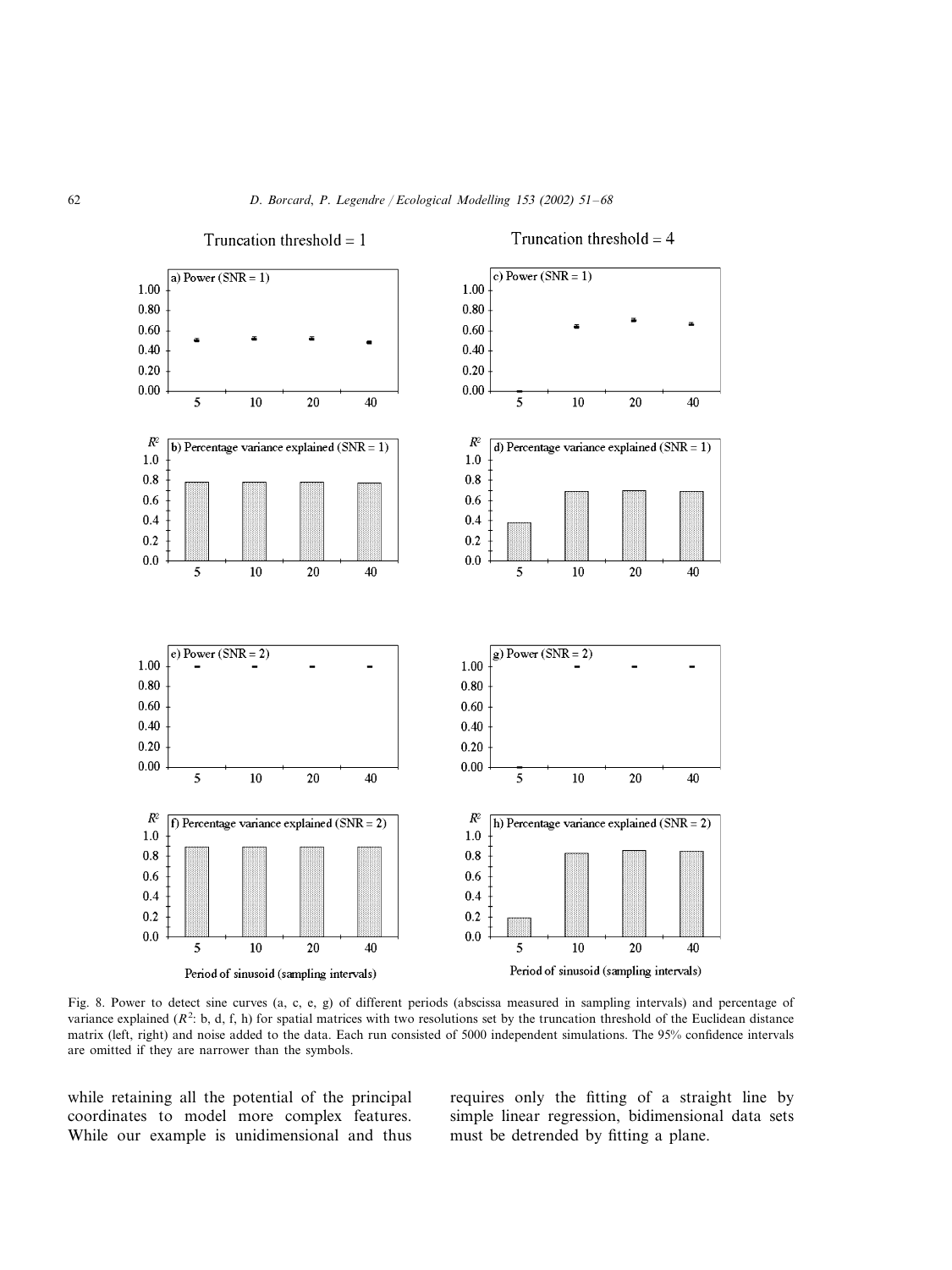In our example, the trend was significant  $(P =$ 0.001 after 999 permutations), with an *R*<sup>2</sup> of 0.172, which is a bit higher than the 12.1% that we had built into the data (Fig. 9a). This preliminary regression has thus modelled 5.1% of additional trend present in the combination of the other components, particularly the random normal component which is a finite sample of a distribution with mean  $= 0$ , and can thus show a local trend.

After this step, one works on the detrended

data. In our case, the single central bump that we had built into the data accounted for 8% of the variance of the detrended data, the 4 waves for 17%, the 17 waves for 11% and the random autocorrelated signal for 11%. The spatially structured components thus contributed 47% of the total variance of the detrended data, and the pure random component 53%. These values are the contributions of the variables to the variation of the detrended data, in the sense of Scherrer (1984). They were obtained as follows. (1) Regress



Fig. 9. Construction of the artificial pseudo-ecological data set of known properties. The six components added together are shown, with their contributions to the variance of the final signal.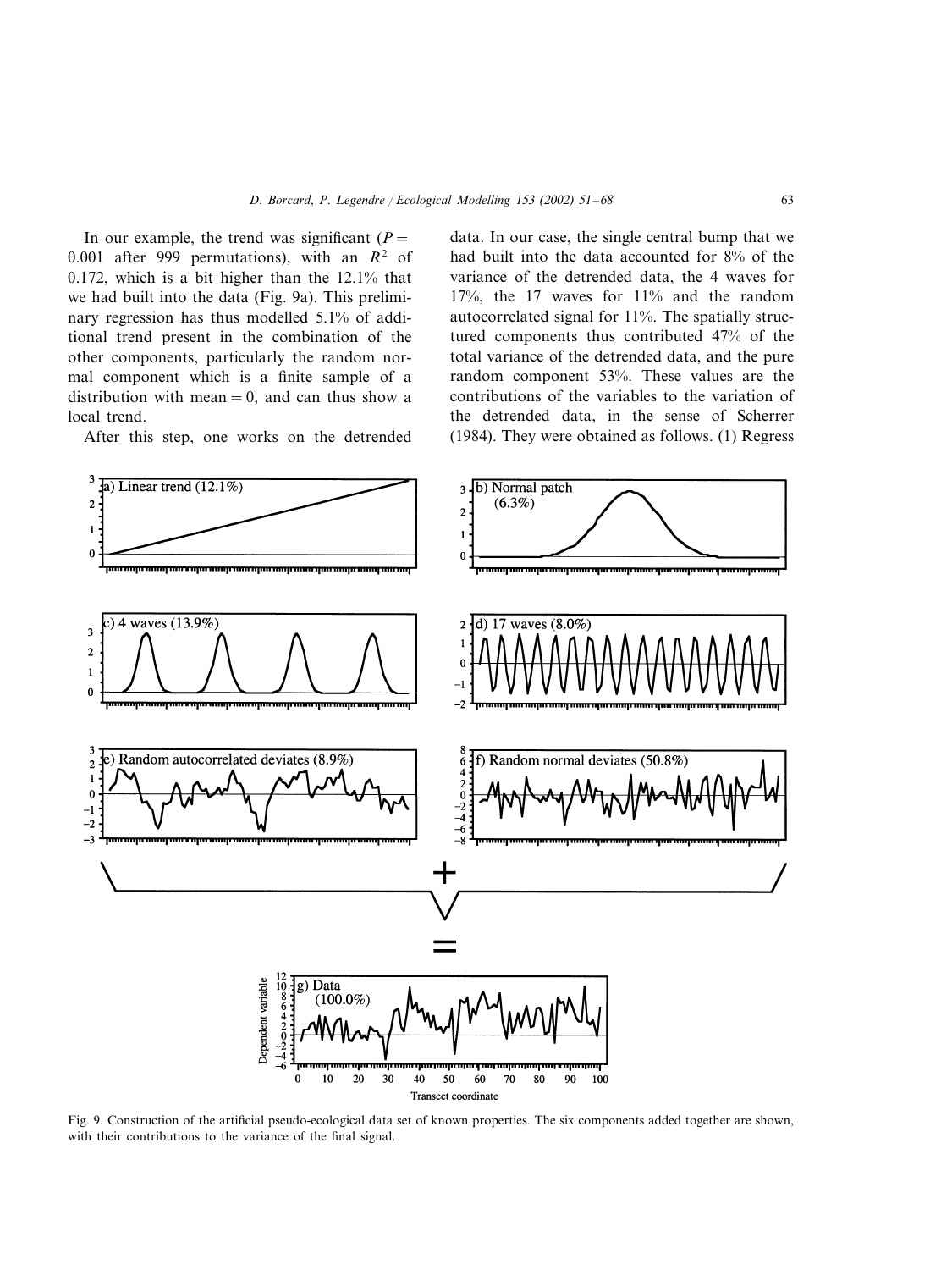the detrended data on the central bump, 4 waves, 17 waves, random autocorrelated and random signals originally built into the data. (2) Compute the correlation of each variable with the detrended data. (3) Compute each contribution as the product of the standardised (partial) regression coefficient with the correlation coefficient. These contributions will be compared later with the structures revealed by the PCNM method.

# <sup>4</sup>.2.2. *Building the matrix of spatial ariables*

This step involves the procedure described in Section 2: build a matrix of Euclidean distances among objects, truncate it to the first neighbours, replace the removed values by the highest value retained multiplied by 4, and compute the principal coordinates of the resulting matrix. Our example being built upon the same linear transect of 100 objects as the one used in the simulations, the results were the same: we obtained 67 principal coordinates representing a series of sine waves of decreasing periods, starting from a period of 101, and ending with a period slightly larger than 3. These are the spatial variables that will be used in the next steps.

### <sup>4</sup>.2.3. *Running the spatial analysis*

Since our example involves a single dependent variable, the spatial analysis consists in a multiple linear regression of the detrended dependent variable onto the 67 spatial variables built in step 2. The main question at this step is to decide what kind of model is appropriate: a global one, retaining all the spatial variables and yielding an  $R^2$  as high as possible, or a more parsimonious model based on the most significant spatial variables? The answer may depend on the problem, but in our opinion the general procedure should include some sort of thinning of the model. Remember that the number of parameters of the global model is equal to about 67% of the number of objects, a situation which may often lead to an overstated value of  $R^2$  by chance alone. The solution that we propose, and have applied to this example, consists in testing the significance of all the (partial) regression coefficients and retaining only the principal coordinates that are significant at a predetermined (one-tailed) probability value.

All tests can be done using a single series of permutations if the permutable units are the residuals of a full model (Anderson and Legendre, 1999; Legendre and Legendre 1998), which is the case here. The explanatory variables being orthogonal, no recomputation of the coefficients of the 'minimum' model are necessary. Note, however, that a new series of statistical tests based upon the minimum model would give different results, since the denominator (residual mean square) of the *F* statistic would have changed.

The analysis of our detrended artificial data yielded a complete model explaining 75.3% of the variance when using the 67 explanatory variables. Reducing the model as described above allowed us to retain 8 spatial variables at  $P=0.05$ , explaining together 43.3% of the variance. This value compares well with the 47% of the variance representing the contributions of the single bump, the two variables with 4 and 17 waves, and the random autocorrelated component of the detrended data. The spatial variables retained were principal coordinates no. 2, 6, 8, 14, 28, 33, 35 and 41.

## <sup>4</sup>.2.4. *Dissecting the spatial model*

One major advantage of our method is that the components of the spatial model obtained are orthogonal, and can thus be either examined separately or combined at will into independent submodels that can be interpreted with the help of external information. When such knowledge is not available, the submodels may help generate hypotheses about the underlying processes that have generated the structures.

It often happens that the significant variables are grouped in series of roughly similar periods. In our example, for instance, there is a clear gap between the first four significant variables and the last four. Thus, a first step may be to draw two submodels, one involving variables 2, 6, 8 and 14 (added together, using their regression coefficients as weights) and the other involving variables 28, 33, 35 and 41. The results are shown in Fig. 10a–d, respectively. The 'broad-scale' submodel (Fig. 10a) shows 4 major bumps, the two central ones being much higher than the two lateral ones. This may indicate that two mechanisms are actu-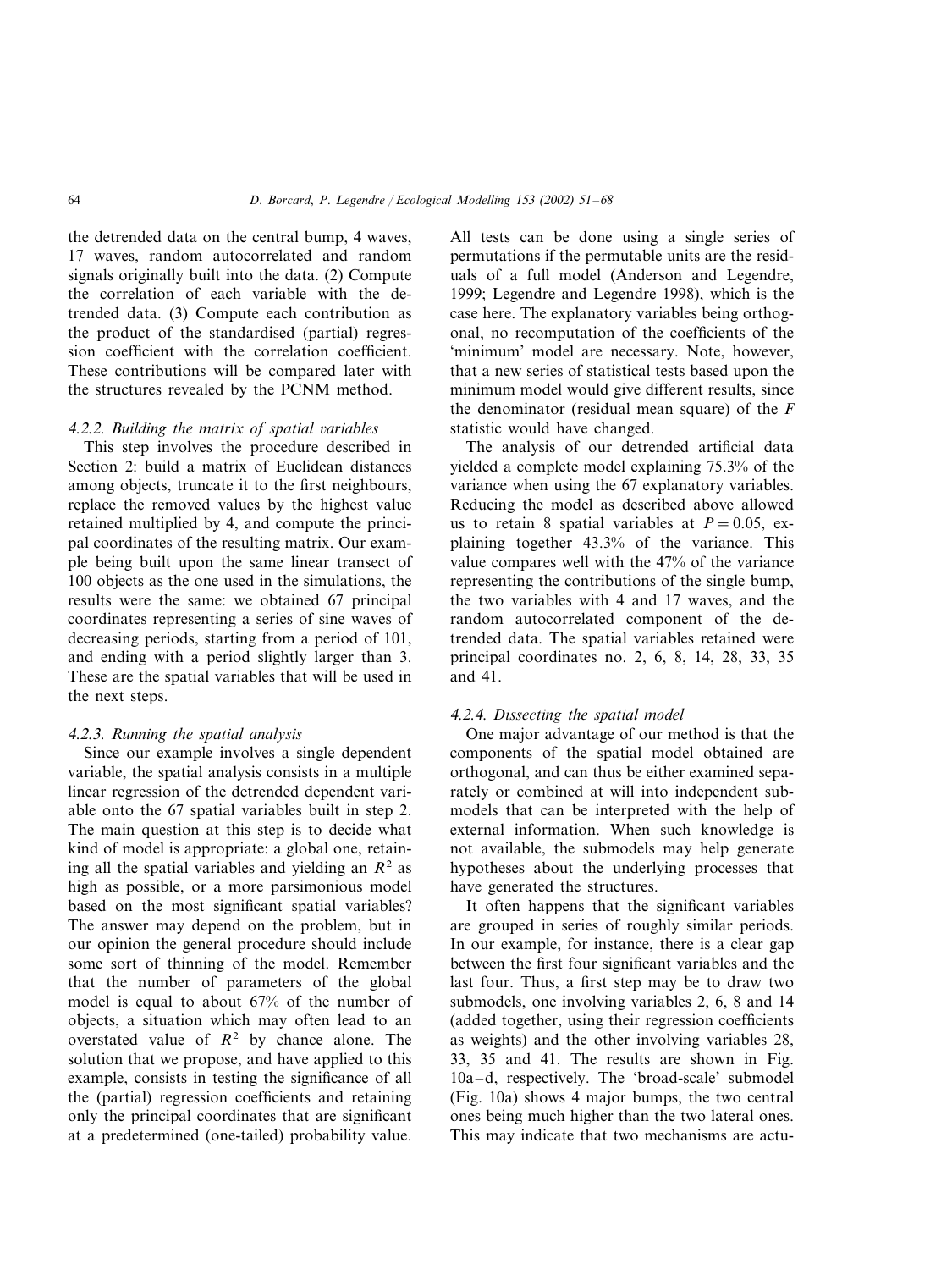

Fig. 10. Minimum spatial model and its additive submodels obtained by the new method of spatial analysis.

ally confounded, one producing the four bumps and another process elevating the two central ones. Subdividing this submodel further by separating variable 2 from variables 6, 8 and 14 allowed indeed to distinguish a central bump (Fig. 10b) and 4 waves (Fig. 10c). The fine-scale submodel (Fig. 10d) shows 17 waves, with hints of a 4-bump pattern. The spatial model made of the 8 variables is shown in Fig. 10e.

The method has successfully revealed the four deterministic components that we built into the data: trend, single central bump, 4 waves and 17 waves, despite the large amount of noise added. The amount of variance explained by the model suggests that most of the spatially-structured information present in the random autocorrelated component of the data is also contained in the model (in accordance with our simulation results), but that it could not be separated from the periodic signals because it was 'diluted' over several scales. The successful extraction of the structured information can be further illustrated by comparing the model of the detrended data obtained above (Fig. 11b) to the sum of the four components 'central bump', '4 waves', '17 waves' and 'random autocorrelated' (Fig. 11a), and by comparing the residuals of the spatial model (Fig. 11d) to the real noise built into the data, i.e. the uncorrelated random variate (Fig. 11c).

# **5. Discussion**

For most applications to ecology, the method presented above will be one element integrated into an analytical procedure involving not only the dependent and spatial variables, but also some environmental data. Procedures to interpret the spatial structures revealed by the analysis described above will depend on the context. When one has several environmental variables available for analysis, one possible way is to run a separate, complete spatial analysis for each environmental variable, and subsequently look for structures emerging at similar scales in the dependent and one or several of the environmental variables. A possible shortcut is to analyse the environmental data together with a set of spatial variables re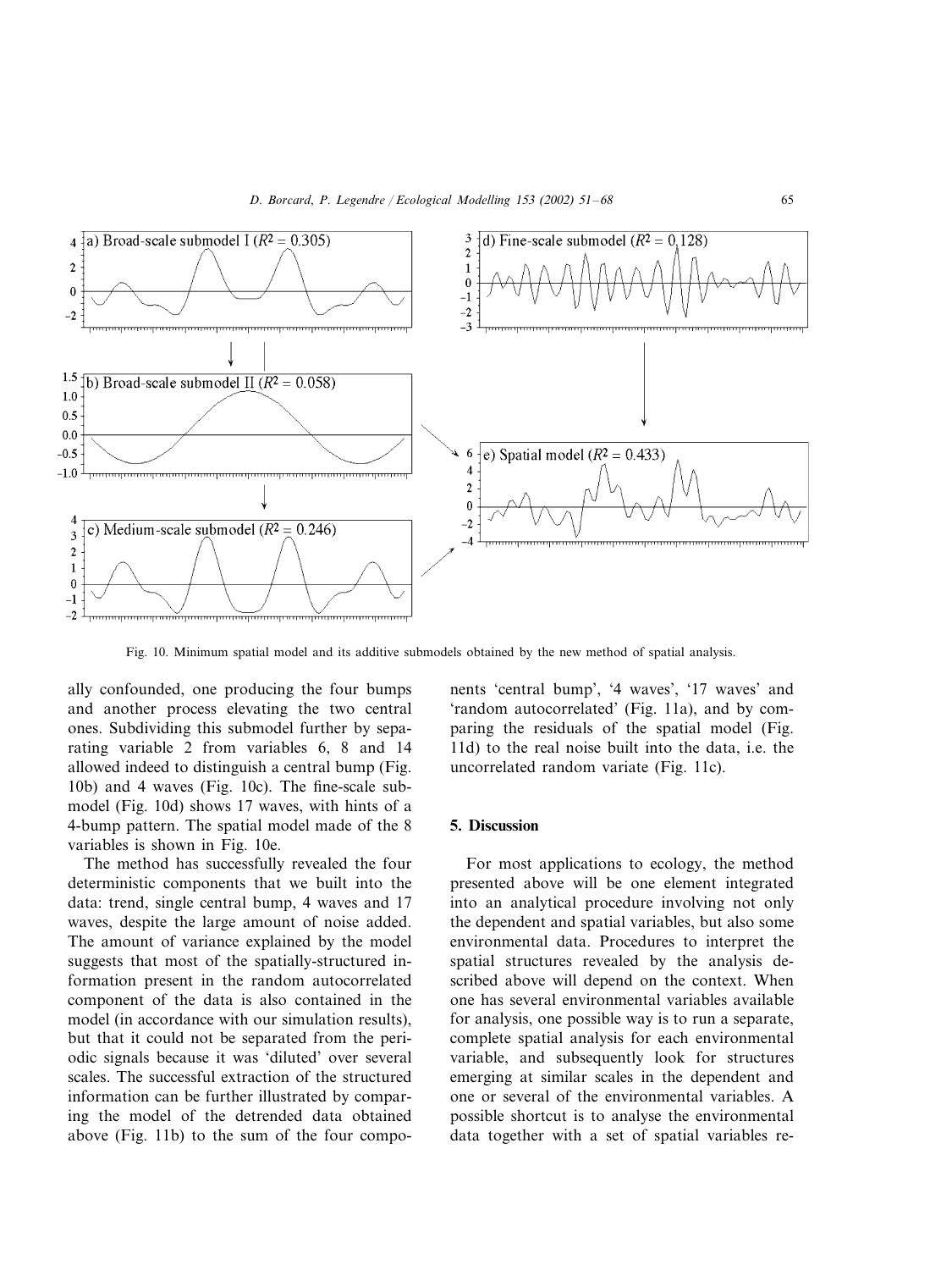stricted to those significant for the dependent variable. This would allow a quicker assessment of the similarity of significant scales.

Another approach is to use the Borcard et al. (1992), Borcard and Legendre (1994) method of variation partitioning, where the sets of environmental and spatial variables are used alone, in combination, and as partial explanatory variables, to assess the amounts of variation explained together by environment and space, or by one component alone while controlling for the other. The efficiency of the variation partitioning method will be greatly improved by replacing the traditional polynomial function by the spatial variables resulting from our new PCNM method. For example, in the case of the Oribatid mite data presented in Borcard et al. (1992), fraction [a] (nonspatial environmental component) accounted for 13.1% of the total variation with the polynomial approach, and 12.1% with the PCNM method. Fraction [b] (explanation shared by the environmental and spatial variables) changed from 31.0 to 32.6%, and the 'pure' spatial component increased from 12.2 to 23.8%. The overall percentage of explained variation increased from 56.9 to 68.5%. Thus, in this case, the improvement consisted of the increase of the pure spatial fraction: more spatial structures not explained by the environmental variables have been detected. In other cases, however, the change may also affect the



Fig. 11. Comparison of the structured (a) and random (c) components of the data on the one hand, and the spatial model (b) and its residuals (d) on the other hand, and correlations between the homologous components. (c) The left-hand  $(a + c)$  and right-hand  $(b+d)$  sides of the figure sum to the original detrended data.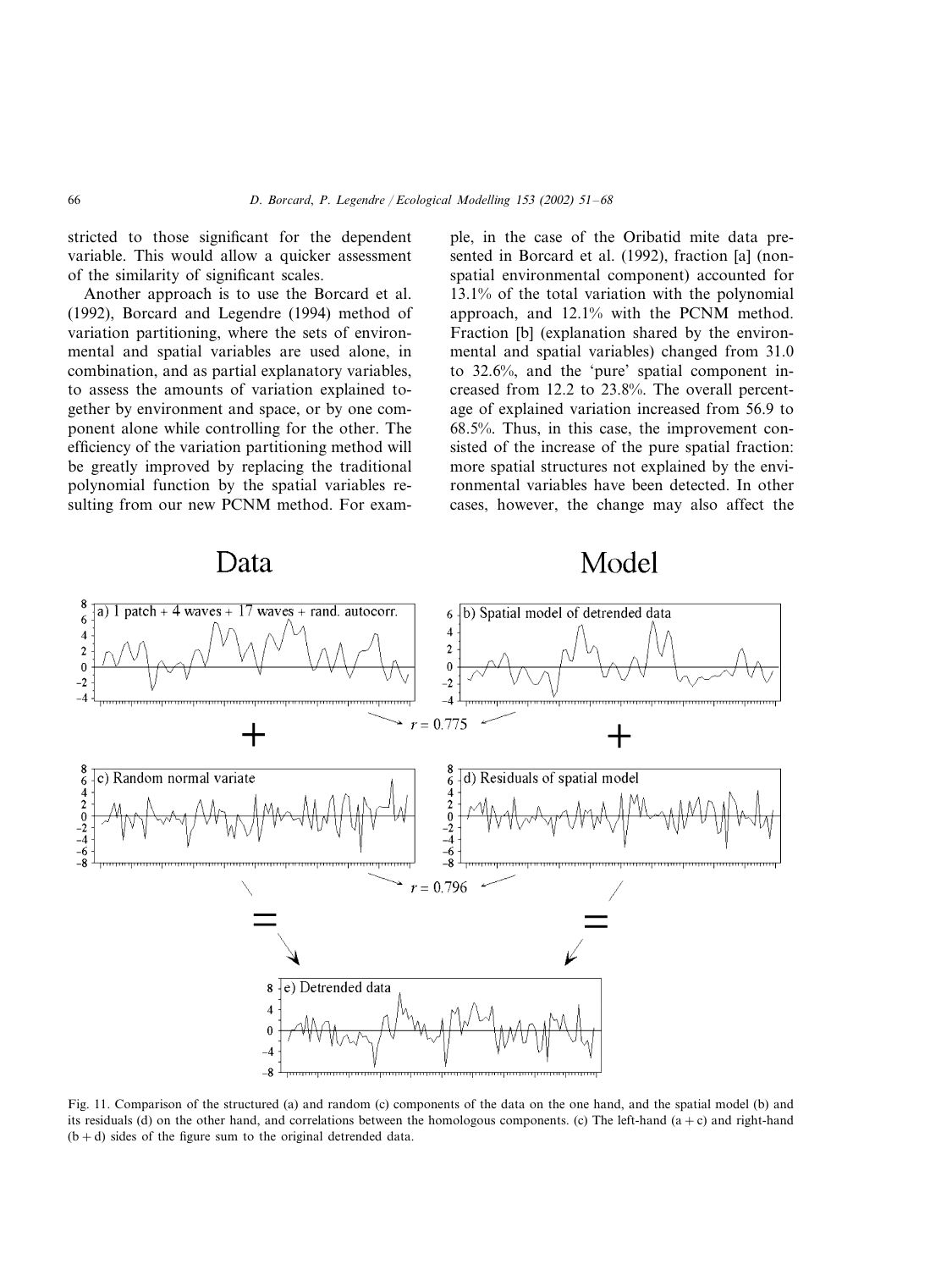other components. For instance, the detection of fine spatial structures also explained by the environmental variables would increase the share of component [b] at the expense of fraction [a].

These considerations open the door to applications of the PCNM method to multivariate data. In this case the multiple regression used above is replaced by a method of constrained ordination suitable to the data: RDA (Rao, 1964), CCA (ter Braak, 1986), or redundancy analysis on transformed species data (Legendre and Gallagher, 2001). For these applications, however, no existing program provides the appropriate statistical tests on individual regression or canonical coefficients to allow the selection of a proper subset of spatial variables. One would have to rely upon more traditional, non-permutational tests for approximate results, or on stepwise procedures. The *t*-values of regression coefficients provided by the program Canoco (ter Braak and Smilauer, 1998) can also be used for assessment of the most important spatial variables, although they are not accompanied by permutational probabilities. In the future, programs of canonical analysis should include permutational tests of significance of individual regression coefficients.

Another possible extension concerns data sampled across a surface i.e. bidimensional spatial data. Preliminary attempts in this direction show that our method still provides periodic spatial variables if the data are regular, but that the spatial resolution is about half that obtained in the unidimensional case; the bidimensional model includes the same number of principal coordinates as the unidimensional. Besides, the principal coordinates do not show the simple scale-to-variance relationship which allows them to appear readily in decreasing order of periods in the unidimensional case.

Finally, a word must be said about irregularly sampled data. The effect of a missing data point in a regular series is to disrupt the sine waves provided by the principal coordinate analysis. This disruption acts on the amplitude, phase and period of the sines, thereby affecting the interpretation of the spatial variables in terms of scales. Truly irregular sampling patterns result in totally

irregular principal coordinates. Note that these are still suitable spatial descriptors, but their interpretation is complicated by the fact that each one of them often bears structures at several scales.

In cases where a regular sampling series suffers from one or a few missing observations, there is a simple way of overcoming the problem. It consists in filling the voids i.e. adding points where they are missing in the file of spatial coordinates; nothing is added or interpolated in the dependent variable. The filled-up series is then submitted to the analysis yielding the principal coordinates, and then the supplementary objects are removed from the matrix of principal coordinates before it is used as a set of spatial explanatory variables. This trick has a cost, however: removal of the supplementary objects introduces some correlation among the spatial variables, which were previously uncorrelated. As long as the number of supplementary objects remains low in comparison to the number of observed objects, these correlations are low. But an exaggerated use of supplementary objects may introduce unwanted amounts of correlation among the spatial variables, thereby compromising one major feature of the method, i.e. the independence of the spatial variables, which is required for their combination into orthogonal submodels.

This paper raises a number of mathematical questions; for instance, the relationship between our method of decomposition of the spatial relationships among sites and the one proposed by Méot et al. (1993), Fourier analysis, and the decomposition of Toeplitz matrices. We hope that the paper will attract the interest of mathematicians who can help us understand these properties and develop methods of spatial modelling further.

A FORTRAN program (SPACEMAKER: source code, compiled versions for Macintosh and DOS, and program documentation) to carry out the principal coordinate decomposition of spatial locations described in this paper is available on the WWWeb site http://[www.fas.umontreal.ca](http://www.fas.umontreal.ca/biol/legendre/)/biol/ [legendre](http://www.fas.umontreal.ca/biol/legendre/)/ or via anonymous ftp at [ftp:](ftp://ftp.umontreal.ca/pub/casgrain/labo/SpaceMaker/)// [ftp.umontreal.ca](ftp://ftp.umontreal.ca/pub/casgrain/labo/SpaceMaker/)/pub/casgrain/labo/SPACEMAKER [/](ftp://ftp.umontreal.ca/pub/casgrain/labo/SpaceMaker/).